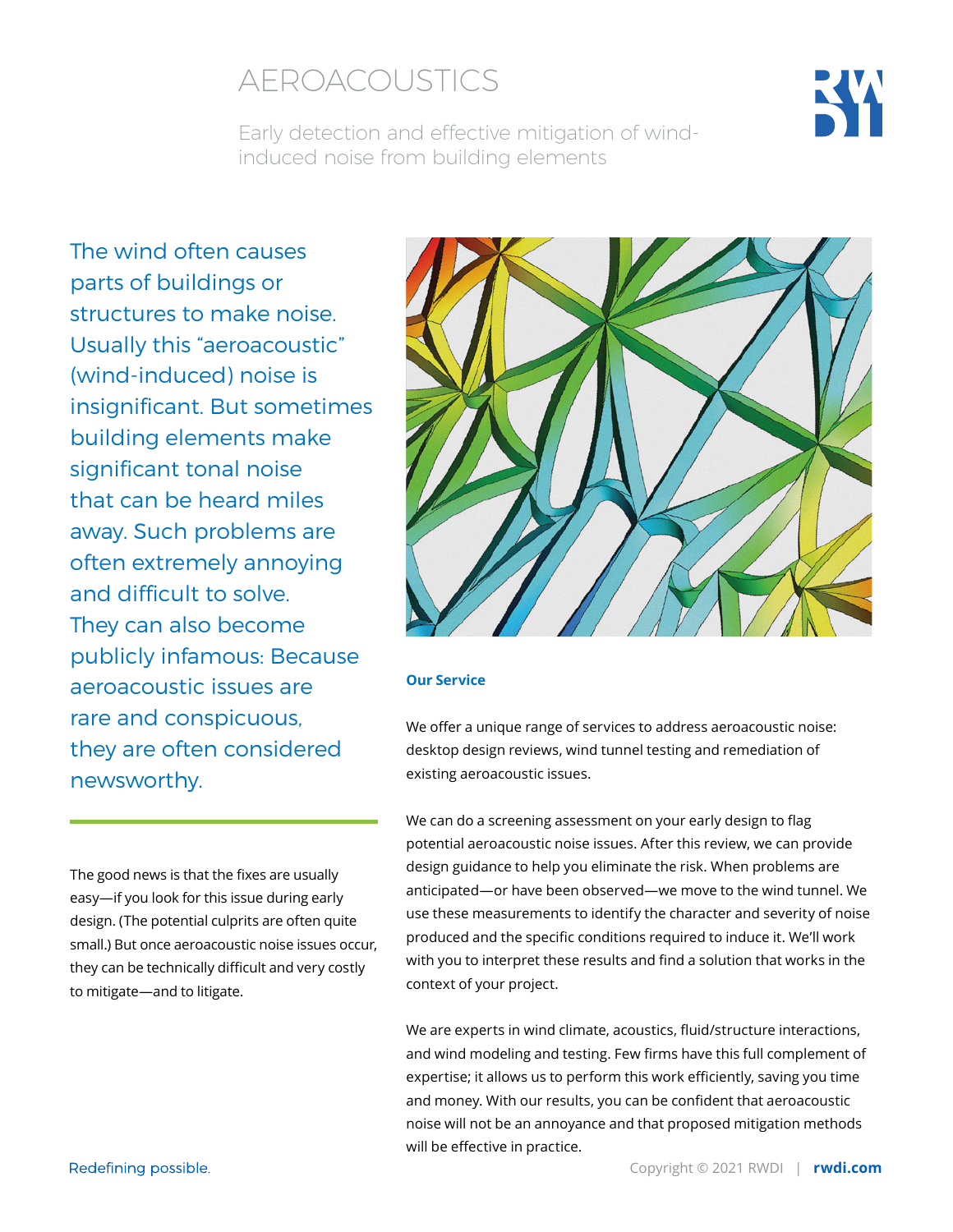# AEROACOUSTICS

# KW

## RWDI is a valuable partner to clients seeking to…

#### **Explore Innovations**

• Design novel external features to enhance building appearance

#### **Create Opportunities**

• Add value with functional features, such as sunshades or external screens

#### **Meet Challenges**

• Resolve high-profile wind-induced noise issues quickly and completely

#### **Fulfill Expectations**

• Assure stakeholders and regulators that noise issues have been considered and addressed

### HOW WA work

#### **The phenomenon**

We work with features of building geometry that cause the wind flowing around them to oscillate. These oscillations become audible when three conditions occur: (1) the frequency is within the spectrum audible to humans (20 Hz to 20 kHz), and (2) the flow oscillations are reinforced by resonance, and (3) typical local wind conditions are sufficient to elicit that resonant response. Common mechanisms we deal with include cavity resonance (Helmholtz resonance), vortex shedding and formation of jetlets through repeated perforations.

#### **Our analysis**

The potential frequencies of resonance can be calculated from the building design. The dimensions of a building feature determine the geometry of the oscillation of air flow. Any interaction between the resonance of a building element and the oscillation of air flow in turn determines the frequency of noise generated.



Redefining possible.